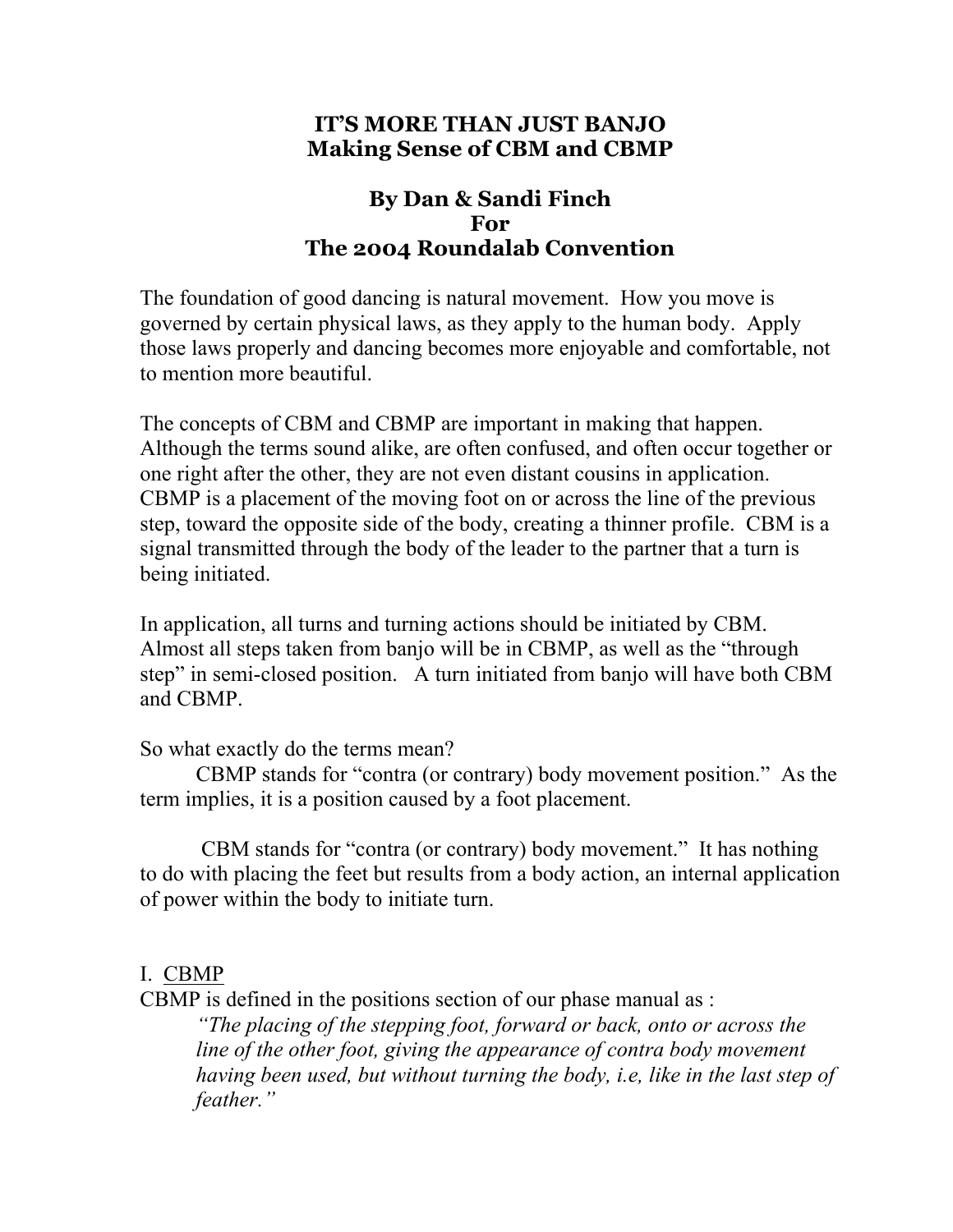Think of it as walking into a "slim line," or a "slicing" position.

The purpose of CBMP is to allow the partners' bodies to retain a good dance frame together and still have room to swing their legs in certain movements that otherwise would be awkward. Without it, banjo would be hip to hip. (Note: There may be times, in some rhythms, when "hip to hip" is the desired position, but generally not in the smooth rhythms in our manual.)

All dancing starts with a good frame, with the partners in relationship to feel connected and dancing together. This means that the partners' centers are directed toward each other, even if they are not in body contact. When centers are not together, there is tension, a pushing  $\&$  pulling, and the individuals will be off balance.

Steps taken from outside partner/banjo generally have to be in CBMP to keep a dance frame. (An exception to the rule: step 3 of a fishtail.)

Some steps done from closed position use CBMP, such as a contra check and normal left foot forward on walking steps in tango.

In semi-closed position, CBMP allows partners to keep their dance frame as they step through. The first step forward with lead feet is usually OK, but body position will fall apart, going hip to hip on the second (through) step, without CBMP. Why? Because partners turn their centers away from each other to create a path to get through. With CBMP, they step forward with a "crossing" step that allows them to maintain their frame.

### II. CBM

CBM is defined in the general terms section of our phase manual as: *"The moving of the opposite side of the body toward the stepping foot either forward or backward."* 

How do you do it?

This movement is a signal from the leader to the partner that a turn is coming. It begins with an impulse, energy generated by a flexing of the feet and knees to create pressure into the floor and a turning of the torso (hips, body, shoulders as a unit) toward the direction of the moving leg (the direction of the turn). The shoulders should never rotate separately from the hips and body, and there should be no twisting at the waist. Think about the teacup and saucer: When the saucer moves, the teacup goes along with it, otherwise the tea spills.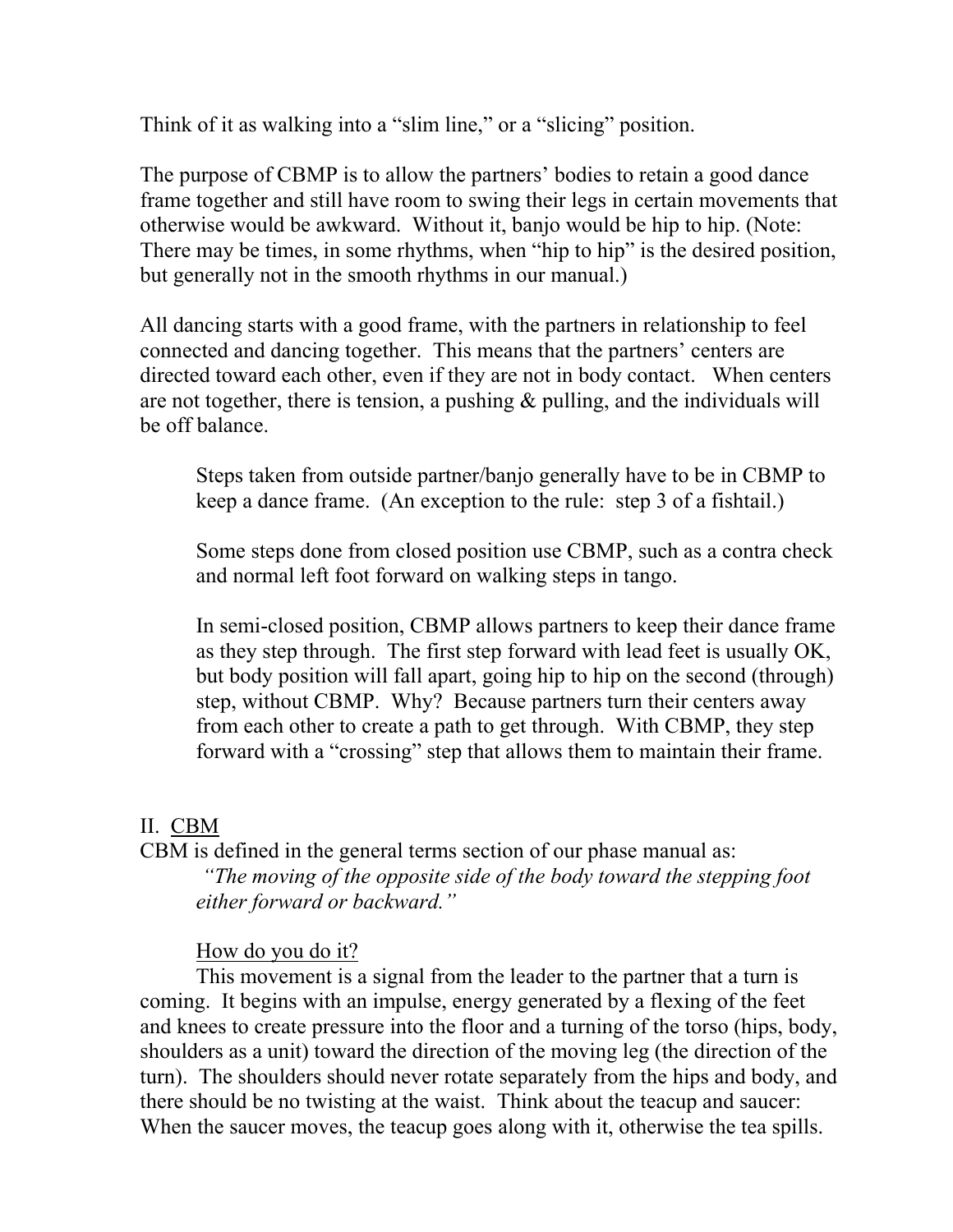### What it isn't

CBM initiates a progression of body movement, not a twist. There has to be movement after the application of power.

If you don't use your base to initiate the power, you have to use your arms to direct the partner, and that creates tension in the shoulders (as well as between the partners).

## How much "impulse?"

This depends on the amount of rotation needed, i.e., what kind of turn you are initiating. The amount of impulse needed to direct the partner will be minimal in initiating a feather step, greater for a curve or turning figure, and powerful to initiate a pivot.

## III. Why do you need to know this?

A. Because you want to do it correctly for your partner and yourself. We began by saying that applying these mechanical concepts will make dancing easier, more comfortable and therefore more enjoyable for you as a dancer.

As a teacher, you need to know what is right to be able to correct a problem when the student is ready.

B. Because students should learn from the start how to move correctly.

We know some people will come into a basic round dance class and be happy staying with easy level rounds where not as much precision is needed to maintain dance frame. We know we don't want to overwhelm them with theory and concepts. We know that beginning dancers should immediately feel some accomplishment and have fun.

 But, introducing the concepts—without the technical names—will increase the comfort level for new dancers and give them some basics they will not have to unlearn. They can layer on from that basis.

# IV. When do you start using this?

From the beginning. The "hip to hip" style of banjo should not be thought of as a beginners version of CBMP, while "outside partner" (as it is also called) or "contra banjo" (as it was once called in round dancing to distinguish it from hip to hip) as the more advanced version. Banjo should be taught as "hip in front of hip" from the start.